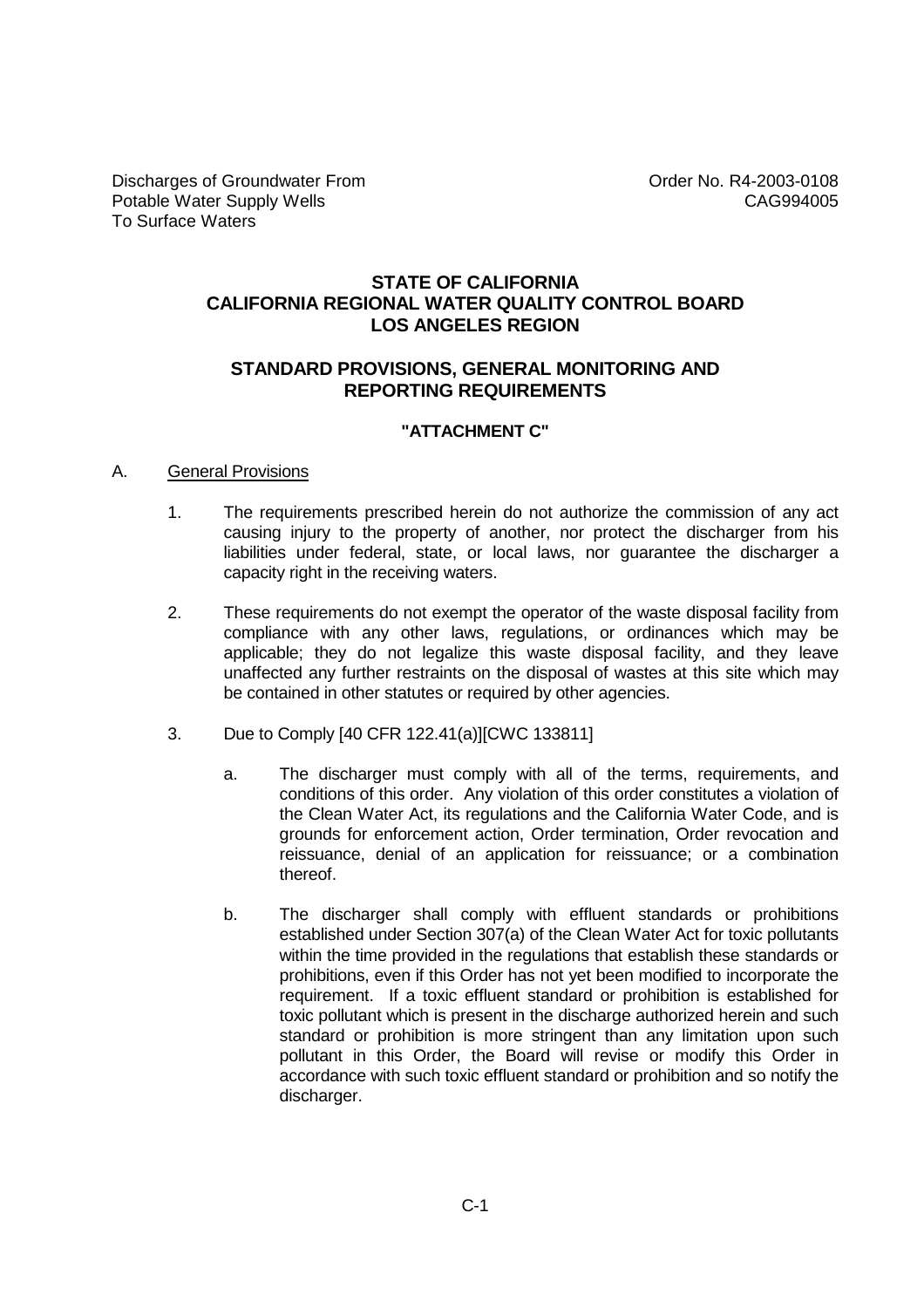- 4. Duty to Mitigate [40 CFR 122.41(d)]
	- a. The discharger shall take all reasonable steps to minimize or prevent any discharge that has a reasonable likelihood of adversely affecting human health or the environment.
- 5. Proper Operation and Maintenance [40 CFR 122.41(e)]
	- a. The discharger shall at all times properly operate and maintain all facilities and systems of treatment and control including sludge use and disposal facilities (and related appurtenances) that are installed or used by the discharger to achieve compliance with this Order. Proper operation and maintenance includes adequate laboratory controls and appropriate quality assurance procedures. This provision requires the operation of backup or auxiliary facilities or similar system that are installed by a discharger only when necessary to achieve compliance with the conditions of this Order.
	- b. A copy of these waste discharge specifications shall be maintained at the discharge facility so as to be available at all times to operating personnel.
- 6. Permit Actions [40 CFR 122.41(f)][CWC 13263(e)][40 CFR 122.44(b)(1)]
	- a. This Order may be modified, revoked and reissued, or terminated for cause. The filing of a request by the discharger for a modification, revocation and reissuance, or termination, or a notification of planned changes or anticipated noncompliance does not stay any condition of this Order.
	- b. The discharge shall not cause a violation of any applicable water quality standards for receiving waters adopted by the Regional Board or the State Water Resources Control Board as required by the Federal Clean Water Act and regulations adopted thereunder. If more stringent applicable water quality standards are promulgated or approved pursuant to Section 303 of the Federal Clean Water Act, and amendments thereto, the Board will revise and modify this Order in accordance with such more stringent standards.
	- c. Any discharge of wastes at any point(s) other than specifically described in this Order is prohibited, and constitutes a violation of the Order.
	- d. If the discharger wishes to continue an activity regulated by this Order after the expiration date of this Order, the discharger must apply for and obtain a new Order.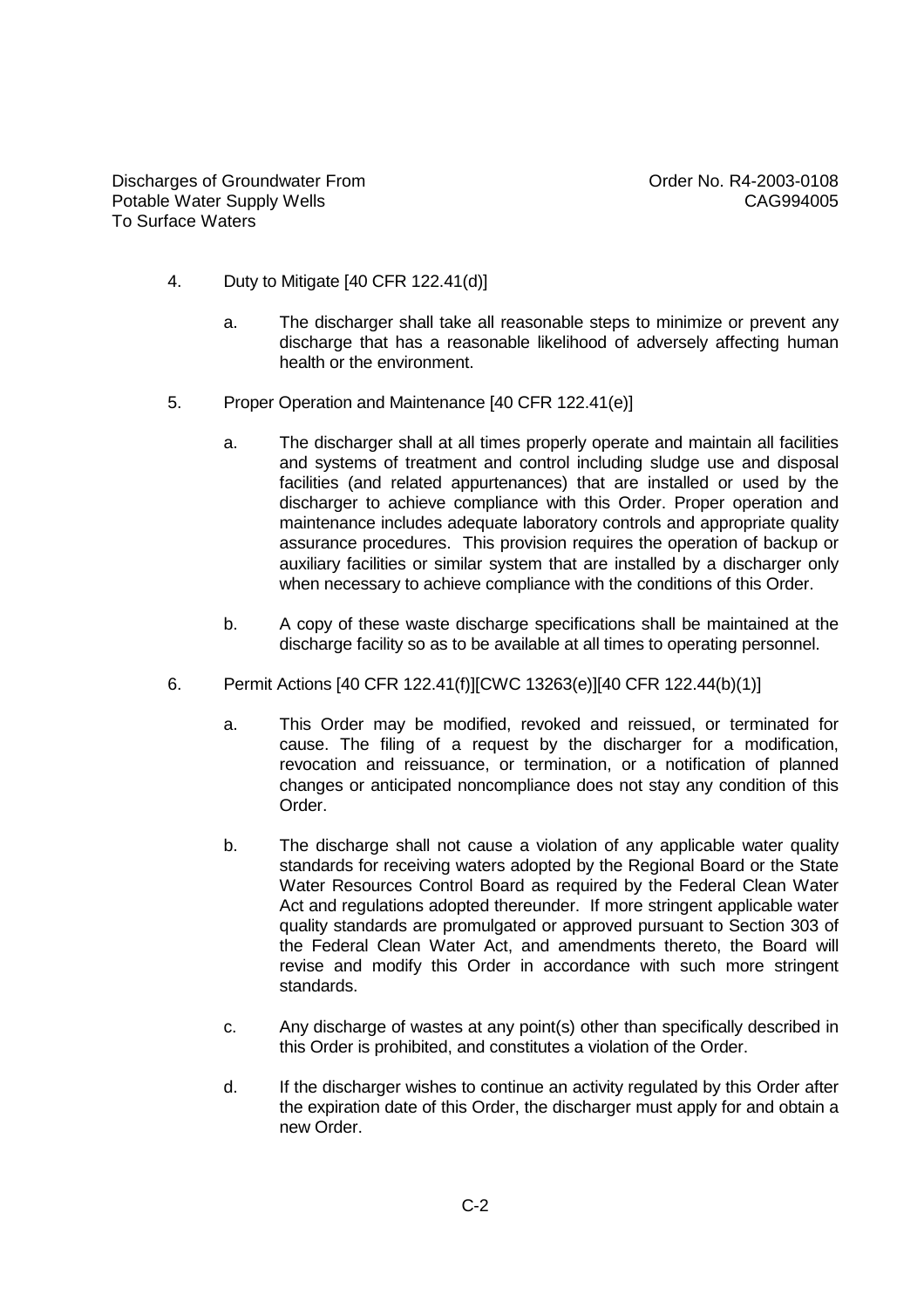- e. After notice and opportunity for a hearing, this Order may be terminated or modified for cause, including, but not limited to:
	- (1) Violation of any term or condition contained in this Order;
	- (2) Obtaining this Order by misrepresentation, or failure to disclose all relevant facts;
	- (3) A change in any condition that requires either a temporary or permanent reduction or elimination of the authorized discharge.
- 7. Property Rights [40 CFR 122.41(g)][CWC 13263(g)]
	- a. This Order does not convey any property rights of any sort, or any exclusive privilege.
- 8. Duty to Provide Information [40 CFR 122.41(h)]
	- a. The discharger shall furnish, within a reasonable time, any information the Regional Board, the State Board, or EPA may request to determine whether cause exists for modifying, revoking and reissuing, or terminating this Order. The discharger shall also furnish to the Regional Board, upon request, copies of records required to be kept by this Order.
- 9. Inspection and Entry [40 CFR 122.41(h)]
	- a. The Regional Board, the State Board, EPA, and other authorized representatives shall be allowed:
		- (1) Entry upon premises where a regulated facility is located or conducted, or where records are kept under conditions of this Order;
		- (2) Access to copy any records that are kept under the conditions of this Order;
		- (3) To inspect any facility, equipment (including monitoring and control equipment), practices, or operations regulated or required under this Order; and
		- (4) To photograph, sample, and monitor for the purpose of assuring compliance with this Order, or as otherwise authorized by the Clean Water Act and the California Water Code.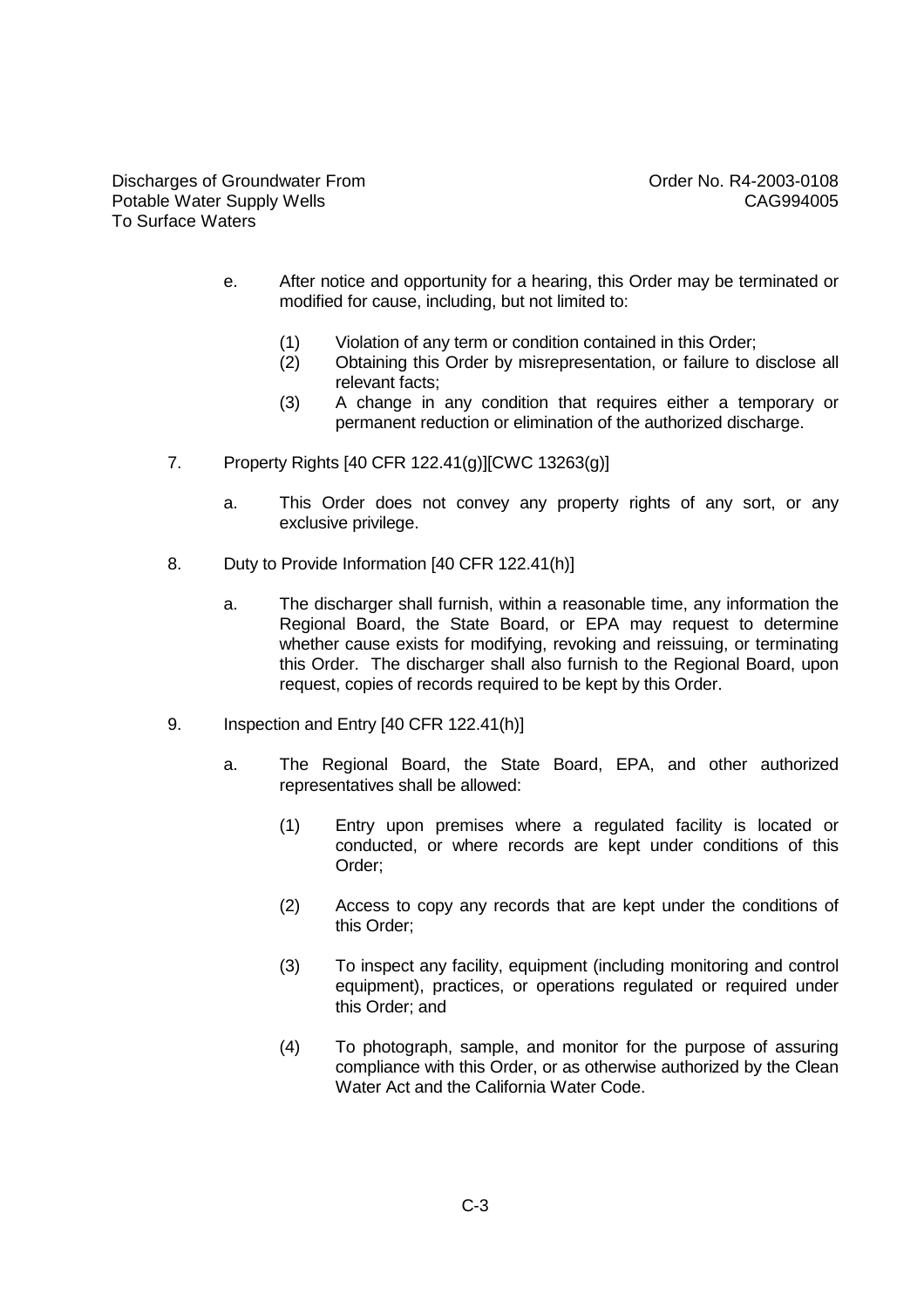### 10. Bypass and Upset [40 CFR 122.41(m)][40 CFR 122.41(h)]

- a. Definitions
	- (1) "Bypass" means the intentional diversion of waste streams from any portion of a treatment facility whose operation is necessary to maintain compliance with the terms and conditions of this Order.
	- (2) "Upset" means an exceptional incident in which there is unintentional and temporary noncompliance with technology based permit effluent limitations because of factors beyond, the reasonable control of the discharger. An upset does not include noncompliance to then extent caused by operational error, improperly designed treatment facilities, inadequate treatment facilities, lack of preventative maintenance, or careless or improper operation.
	- (3) "Severe property damage" means substantial physical damage to property, damage to the treatment facilities which causes them to become inoperable, or substantial and permanent loss of natural resources which can reasonably be expected to occur in the absence of a bypass. Severe property damage does not mean economic loss caused by delays in production.
- b. Prohibition of Bypass
	- (1) Bypass is prohibited. The Regional Board may take enforcement action against the discharger for bypass unless:
		- (a) Bypass was unavoidable to prevent loss of life, personal injury or severe property damage;
		- (b) There were no feasible alternatives to bypass, such as the use of auxiliary treatment facilities, retention of untreated waste, or maintenance during normal periods of equipment down time. This condition is not satisfied if adequate backup equipment should have been installed in the exercise of reasonable engineering judgement to prevent a bypass that could occur during normal periods of equipment downtime or preventive maintenance; and
		- (c) The discharger submitted a notice at least ten days in advance of the need for a bypass to the Regional Board.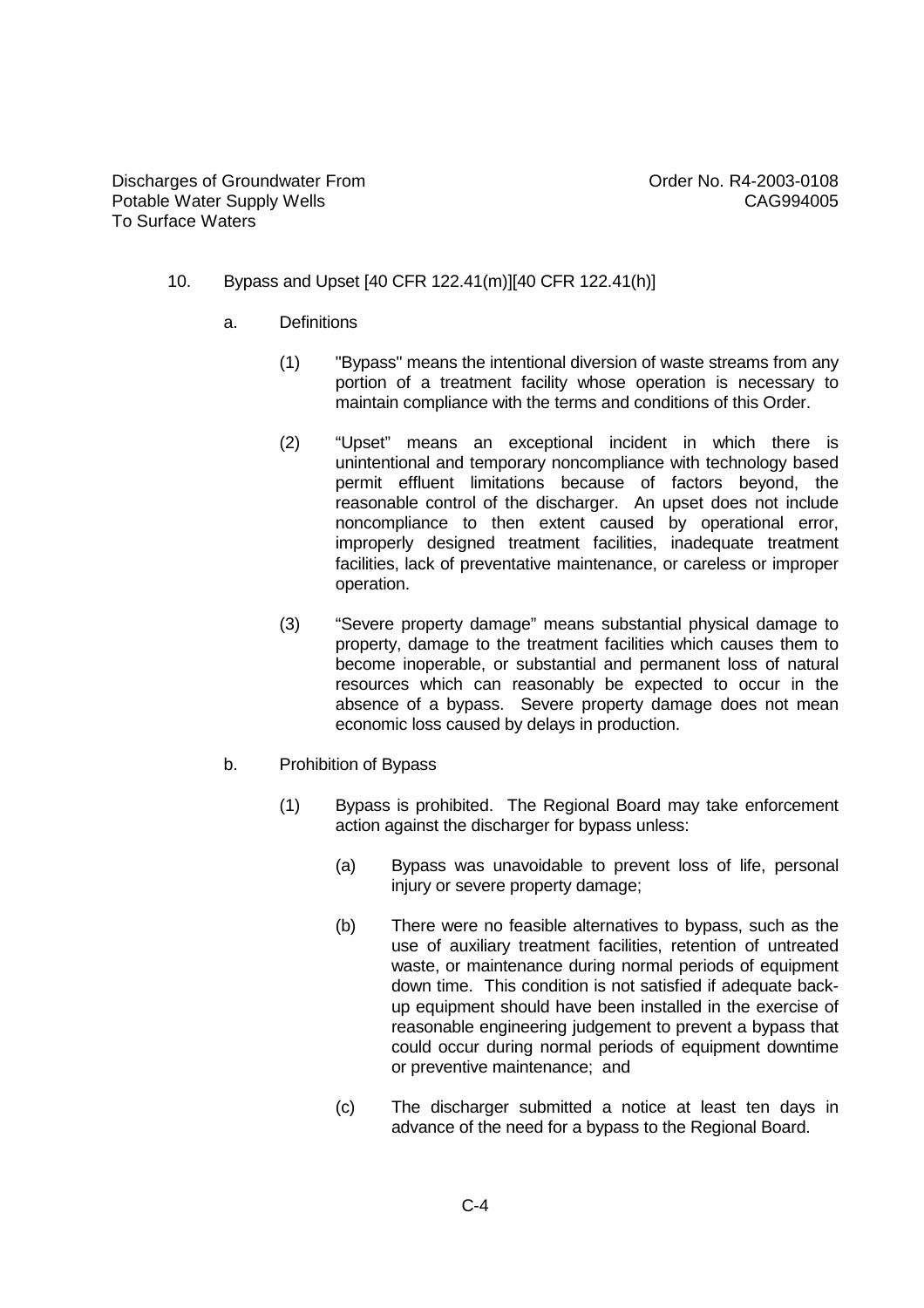Discharges of Groundwater From Discharges of Groundwater From Context Context Context Context Context Order No. R4-2003-0108 Potable Water Supply Wells **CAG994005** To Surface Waters

- (2) The discharger may allow a bypass to occur that does not cause effluent limitations to be exceeded, but only if it is for essential maintenance to assure efficient operation. In such a case, the above bypass conditions are not applicable. The discharger shall submit notice of an unanticipated bypass as required in Provision (B.5.a).
- c. Conditions necessary for a demonstration of upset
	- (1) A discharger that wishes to establish the affirmative defense of an upset in an action brought for non- compliance shall demonstrate, through properly signed, contemporaneous operating logs, or other relevant evidence that:
		- (a) An upset occurred and that the discharger can identify the cause(s) of the upset;
		- (b) The permitted facility was being properly operated by the time of the upset;
		- (c) The discharger submitted notice of the upset as required in Provision (B.5.a); and
		- (d) The discharger complied with any remedial measures required under 40 CFR 122.41(d).
	- (2) No determination made before an action for noncompliance, such as during administrative review of claims that noncompliance was caused by an upset, is final administrative action subject to judicial review.
- d. Burden of proof
	- (1) In any enforcement proceeding, the discharger seeking to establish the occurrence of an upset has the burden of proof.
- 11. Transfers [40 CFR 122.41(L)(3)][CWC 133771)[40 CFR 122.61(a)(b)]
	- a. This Order is not transferable to any person except after notice to the Regional Board. In the event of any change in name, ownership, or control of these waste disposal facilities, the discharger shall notify this Board of such change and shall notify the succeeding owner or operator of the existence of this Order by letter, copy of which shall be forwarded to the Board. The Regional Board may require modification or revocation and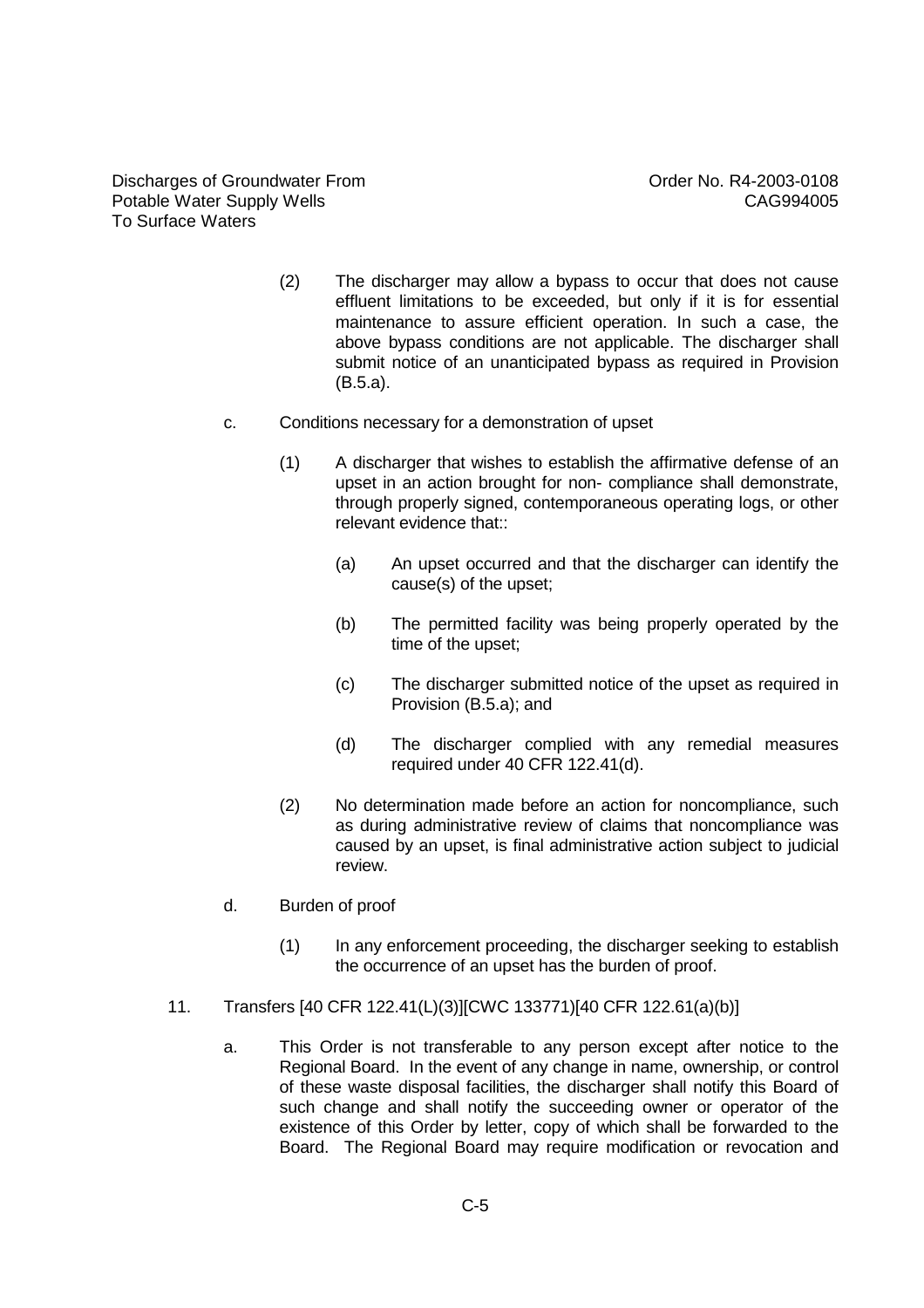reissuance of the Order to change the name of the discharger and incorporate such other requirements as may be necessary under the Clean Water Act.

- 12. Pollution, Contamination, or Nuisance [CWC 13050]
	- a. Neither the treatment nor the discharge shall create a condition of pollution, contamination, or nuisance.
- B. Monitoring and Reporting Requirements
	- 1. Monitoring and Records (40 CFR 122.41(j)][Title 23, CCR, Div 3, Ch 14]
		- a. Samples and measurements taken for the purpose of monitoring shall be representative of the monitored activity.
		- b. The discharger shall retain records of all monitoring information, including all calibration and maintenance monitoring instrumentation, copies of all reports required by this Order, and records of all data used to complete the Report of Waste Discharge and application for this Order, for a period of at least five (5) years from the date of the sample, measurement, report, or application. This period may be extended by request of the Regional Board or EPA at any time and shall be extended during the course of any unresolved litigation regarding this discharge.
		- c. Records of monitoring information shall include:
			- (1) The date, exact place, and time of sampling or measurements;
			- (2) The individual(s) who performed the sampling or measurements;
			- (3) The duration of the discharge;
			- (4) The volume of discharge;
			- (5) The date(s) analyses were performed;
			- (6) The individual(s) who performed the analyses;
			- (7) The analytical techniques or methods used; and
			- (8) The results of such analyses.
		- d. All sampling, sample preservation, and analyses must be conducted according to test procedures under 40 CFR Part 136, unless other test procedures have been specified in this Order.
		- e. All chemical, bacteriological, and bioassay analyses shall be conducted at a laboratory certified for such analyses by an appropriate governmental regulatory agency.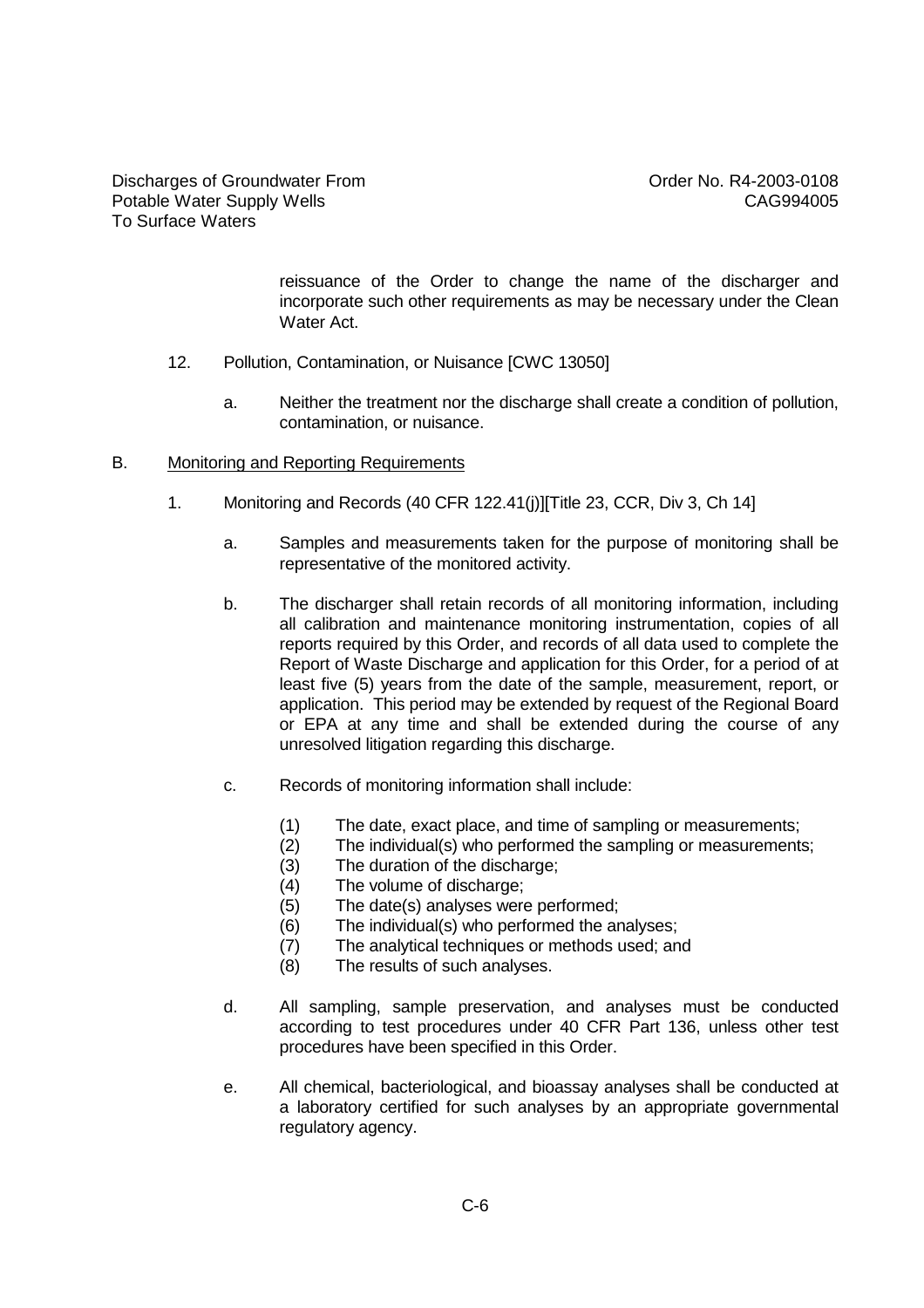Discharges of Groundwater From Controller Controller Controller No. R4-2003-0108 Potable Water Supply Wells **CAG994005** To Surface Waters

- f. The discharger shall calibrate and perform maintenance procedures on all monitoring instruments and to insure accuracy of measurements, or shall insure that both equipment activities will be conducted.
- g. The discharger shall have, and implement, an acceptable written quality assurance (QA) plan for laboratory analyses. The annual monitoring report required in Provision (B.4.b) shall also summarize the QA activities for the previous year. Duplicate chemical analyses must be conducted on a minimum of ten percent (10%) of the samples, or at least one sample per sampling period, whichever is greater. A similar frequency shall be maintained for analyzing spiked samples.
- h. When requested by the Board or EPA, the discharger will participate in the NPDES discharge monitoring report QA performance study. The discharger must have a success rate equal to or greater than 80%.
- i. Effluent samples shall be taken downstream of any addition to treatment works and prior to mixing with the receiving waters.
- j. For parameters where both 30-day average and maximum limits are specified but where the monitoring frequency is less than four times a month, the following procedure shall apply:
	- (1) Initially, not later than the first week of the second month after the adoption of this permit, a representative sample shall be obtained of each waste discharge at least once per week for at least four consecutive weeks and until compliance with the 30-day average limit has been demonstrated. Once compliance has been demonstrated, sampling and analyses shall revert to the frequency specified.
	- (2) If future analyses of two successive samples yield results greater than 90% of the maximum limit for a parameter, the sampling frequency for that para-meter shall be increased (within one week of receiving the laboratory result on the second sample) to a minimum of once weekly until at least four consecutive weekly samples have been obtained and compliance with the 30-day average limit has been demonstrated again and the discharger has set forth for the approval of the Executive Officer a program which ensures future compliance with the 30-day average limit.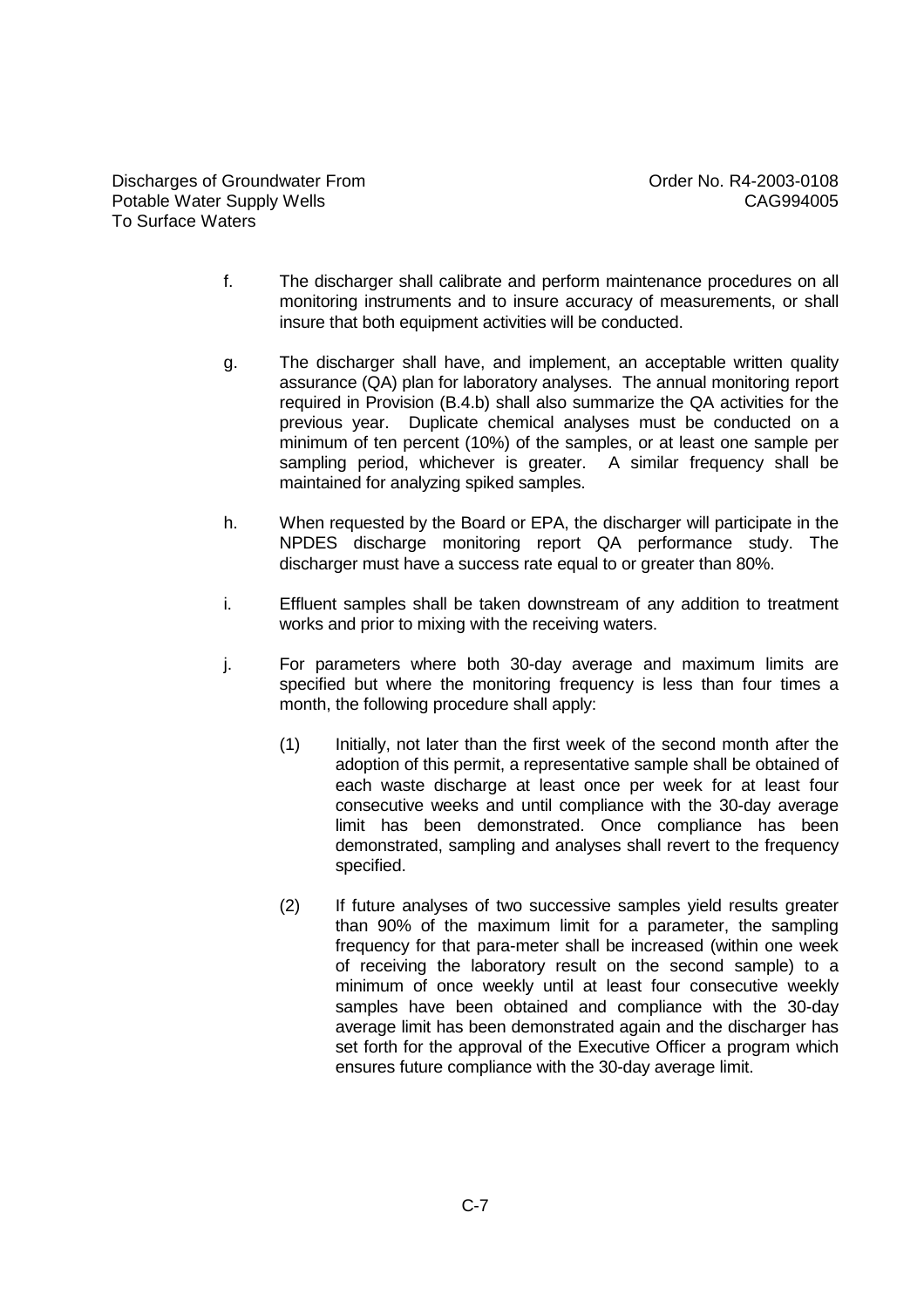Discharges of Groundwater From Discharges of Groundwater From Context Context Context Context Context Order No. R4-2003-0108 Potable Water Supply Wells **CAG994005** To Surface Waters

- k. In the event the discharger is unable to comply with any of the conditions of this Order due to:
	- (1) breakdown of waste treatment equipment;
	- (2) accidents caused by human error or negligence; or
	- (3) other causes such as acts of nature,

the discharger shall notify the Executive Officer by telephone as soon as he or his agents have knowledge of the incident and confirm this notification in writing within two weeks of the telephone notification. The written notification shall include pertinent information explaining reasons for the noncompliance and shall indicate what steps were taken to correct the problem and the dates thereof, and what steps are being taken to prevent the problem from recurring.

- l. If there is any storage of hazardous or toxic materials or hydrocarbons at this facility and if the facility is not manned at all times, a 24-hour emergency response telephone number shall be prominently posted where it can easily be read from the outside.
- m. The discharger shall notify the Board of:
	- (1) new introduction into such works of pollutants from a source which could be a new source as defined in section 306 of the Federal Clean Water Act, or amendments thereto, if such source were discharging pollutants to the waters of the United States,
	- (2) new introductions of pollutants into such works from a source which would be subject to Section 301 of the Federal Clean Water Act, or amendments thereto, if substantial change in the volume or character of pollutants being introduced into such works by a source introducing pollutants into such works at the time the waste discharge requirements were adopted.

Notice shall include a description of the quantity and quality of pollutants and the impact of such change on the quantity and quality of effluent from such publicly owned treatment works. A substantial change in volume is considered an increase of ten percent in the mean dry-weather flow rate. The discharger shall forward a copy of such notice directly to the Regional Administrator.

n. The discharger shall notify the Board not later than 120 days in advance of implementation of any plans to alter production capacity of the product line of the manufacturing, producing or processing facility by more than ten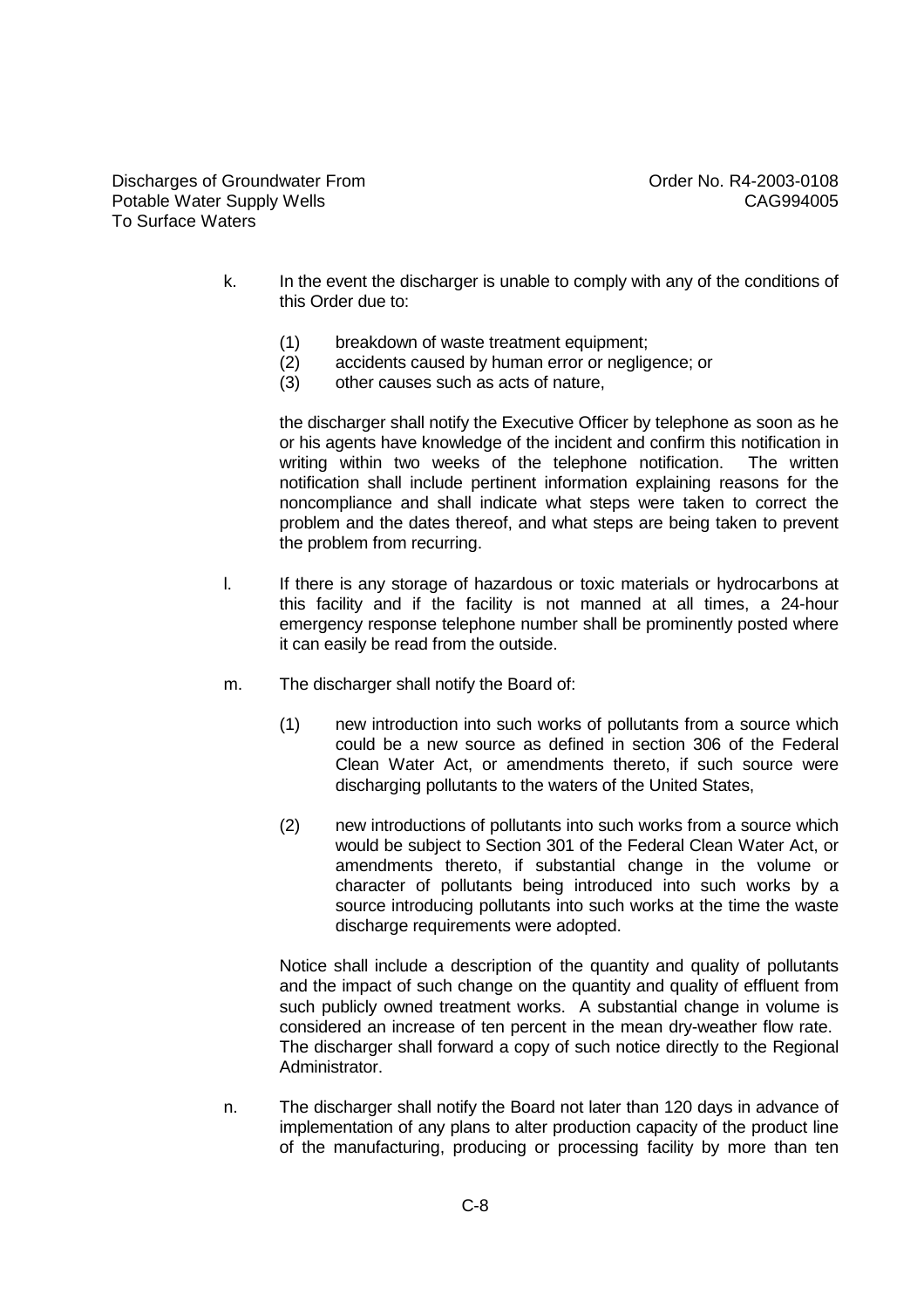percent. Such notification shall include estimates of proposed production rate, the type of process, and projected effects on effluent quality. Notification shall include submittal of a new report of waste discharge appropriate filing fee.

- o. All existing manufacturing, commercial, mining, and silvicultural dischargers must notify the Regional Board as soon as they know or have reason to believe:
	- (1) that any activity has occurred or will occur that would result in the discharge of any toxic pollutant that is not limited in this Order, if that discharge will exceed the highest of the following "notification levels:"
		- (a) One hundred micrograms per liter (100  $\mu$ g/l);
		- (b) Two hundred micrograms per liter (200  $\mu$ g/l) for acrolein and acrylonitrile; five hundred micrograms per liter (500  $\mu$ g/l) for 2,4-dinitrophenol and 2-methyl-4,6-dinitrophenol; and one milligram per liter (1 mg/l) for antimony;
		- (c) Five (5) times the maximum concentration value reported for that pollutant in the permit application; or
		- (d) The level established by the Regional Board in accordance with 40 CFR 122.44(f).
	- (2) that they have begun or expect to begin to use or manufacture intermediate or final product or byproduct of any toxic pollutant that was not reported on their application.
- 2. Signatory Requirements [40 CFR 122.41(k)][40 CFR 122.221]
	- a. All applications, reports, or information submitted to the Regional Board shall be signed:
		- (1) In the case of corporations, by a principal executive officer at least of the level of vice-president or his duly authorized representative, if such representative is responsible for the overall operation of the facility from which discharge originates;
		- (2) In the case of a partnership, by a general partner;
		- (3) In the case of a sole proprietorship, by the proprietor;
		- (4) In the case of municipal, state or other public facility, by either a principal executive officer, ranking elected official, or other duly authorized employee.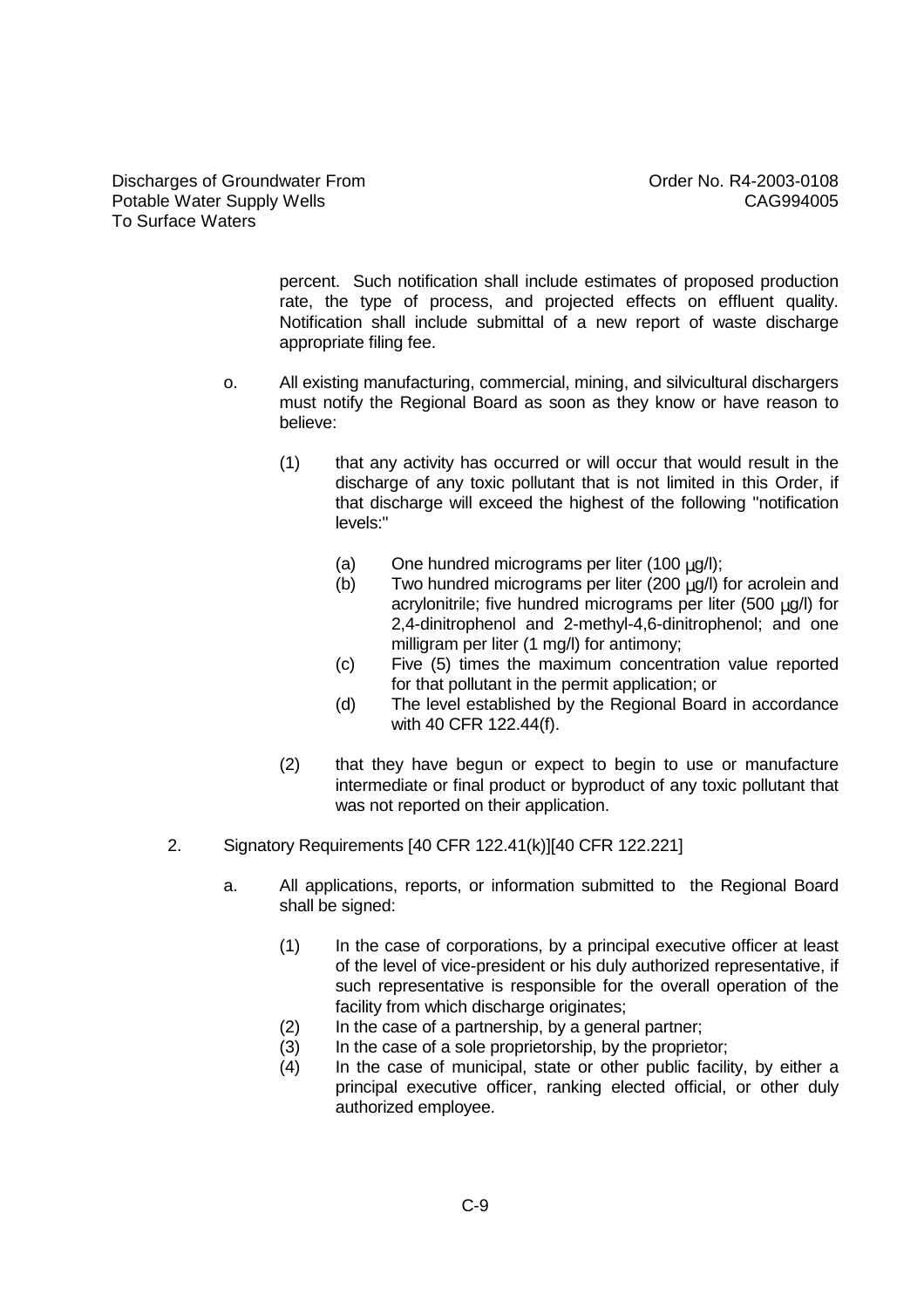- b. Each monitoring report must affirm in writing that "all analyses were conducted at a laboratory certified for such analyses by the Department of Health Services or approved by the Executive Officer and in accordance with current EPA guideline procedures or as specified in this Monitoring Program".
- c. Each report shall contain the following completed declaration:

"I certify under penalty of law that this document and all attachments were prepared under my direction or supervision in accordance with a system designed to assure that qualified personnel properly gather and evaluate the information submitted.

Based on my inquiry of the person or persons who manage the system, or those persons directly responsible for gathering the information, the information submitted is, to the best of my knowledge and belief, true, accurate, and complete. I am aware that there are significant penalties for submitting false information, including the possibility, of a fine and imprisonment for knowing violations.

Executed on the  $\_\_$  day of  $\_\_$ , 20, at  $\_\_$ , 20, at  $\_\_$ ,  $\_\_$ ,  $\_\_$ .

(Signature)

(Title)"

- 3. Monitoring Reports [40 CFR 122.41(l)(4)]
	- a. Monitoring results shall be reported at the intervals specified in the permit.
	- b. Monitoring results must be reported on a Discharge Monitoring Report (DMR) form or forms approved by the Regional Board or the State Board for reporting results of monitoring of pollutants and sludge use or disposal practices.
	- c. Calculations for all limitations, which require averaging of measurements, shall utilize an arithmetic mean unless otherwise specified in this permit.
	- d. The discharger shall file a technical report with this Board not later than 30 days after receipt of this Order, relative to the operation and maintenance program for this waste disposal facility. The information to be contained in that report shall include as a minimum, the following: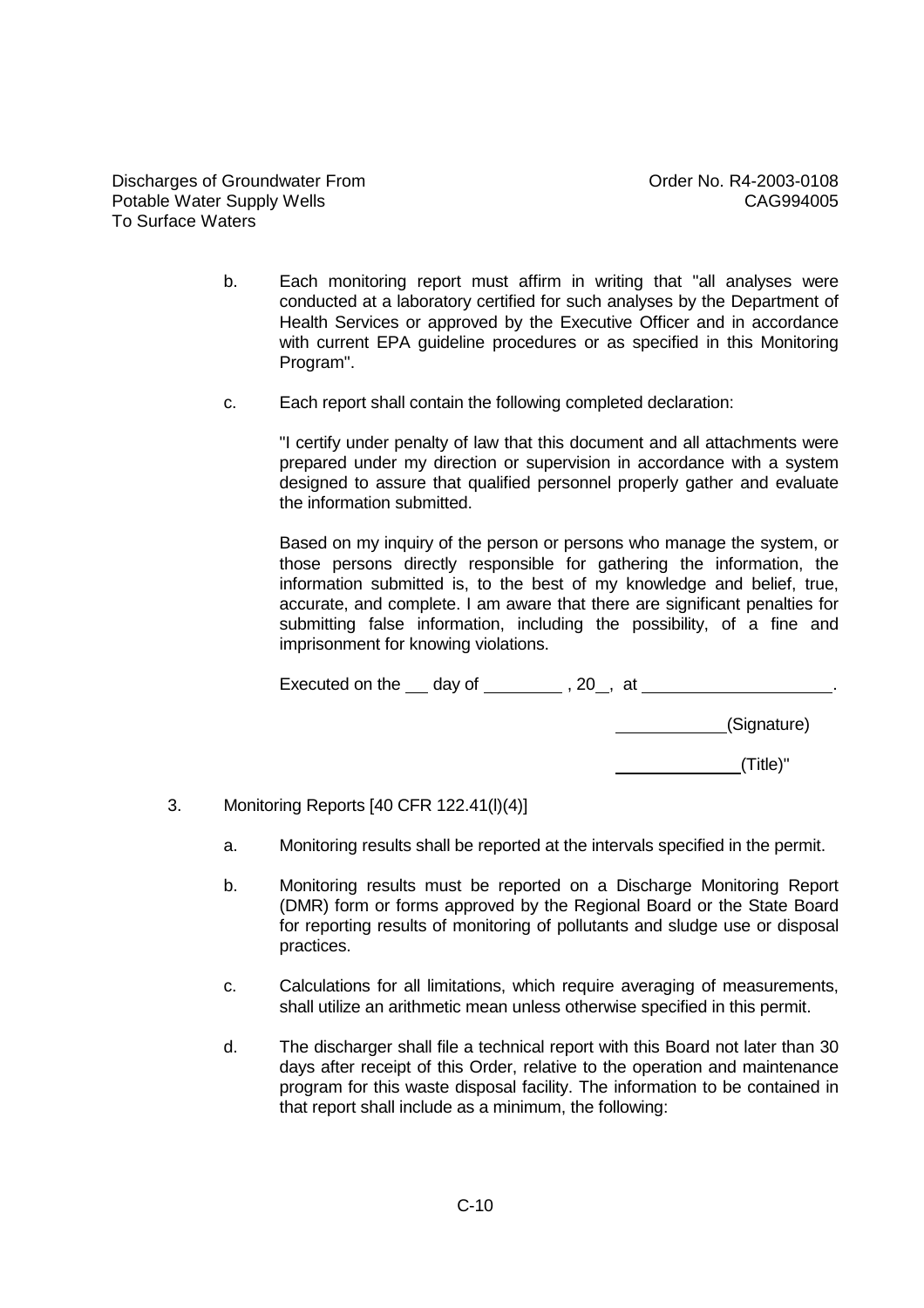Discharges of Groundwater From Discharges of Groundwater From Context Context Context Context Context Order No. R4-2003-0108 Potable Water Supply Wells **CAG994005** To Surface Waters

- (1) The name and address of the person or company responsible for operation and maintenance of the facility.
- (2) Type of maintenance (preventive or corrective).
- (3) Frequency of maintenance, if preventive.

If an operation and maintenance report has been supplied to the Board previously and there have been no changes, a second report need not be provided.

- e. The discharger shall file with the Board a report of waste discharge at least 120 days before making any material change or proposed change in the character, location or volume of the discharge.
- f. Monitoring results shall be reported at the intervals specified in the monitoring and Reporting Program.
	- (1) Monitoring results must be reported on a DMR.
	- (2) If the discharger monitors any pollutant more frequently than required by this Order using test procedures approved under 40 CFR Part 136 or as specified in this Order, the results of this monitoring shall be included in the calculation and reporting of the data submitted in the DMR.
	- (3) Calculations for all limitations that require averaging of measurements shall utilize an arithmetic mean unless otherwise specified in this Order.
- g. The discharger shall file with the Board technical reports on self monitoring work performed according to the detailed specifications contained in any Monitoring and Reporting Programs as directed by the Executive Officer.
- h. In reporting the monitoring data, the discharger shall arrange the data in tabular form so that the date, the constituents, and the concentrations are readily discernable. The data shall be summarized to demonstrate compliance with waste discharge requirements and, where applicable, shall include results of receiving water observations.
- i. For every item where the requirements are not met, the discharger shall submit a statement of the actions undertaken or proposed which will bring the discharge into full compliance with requirements at the earliest time and submit a timetable for correction.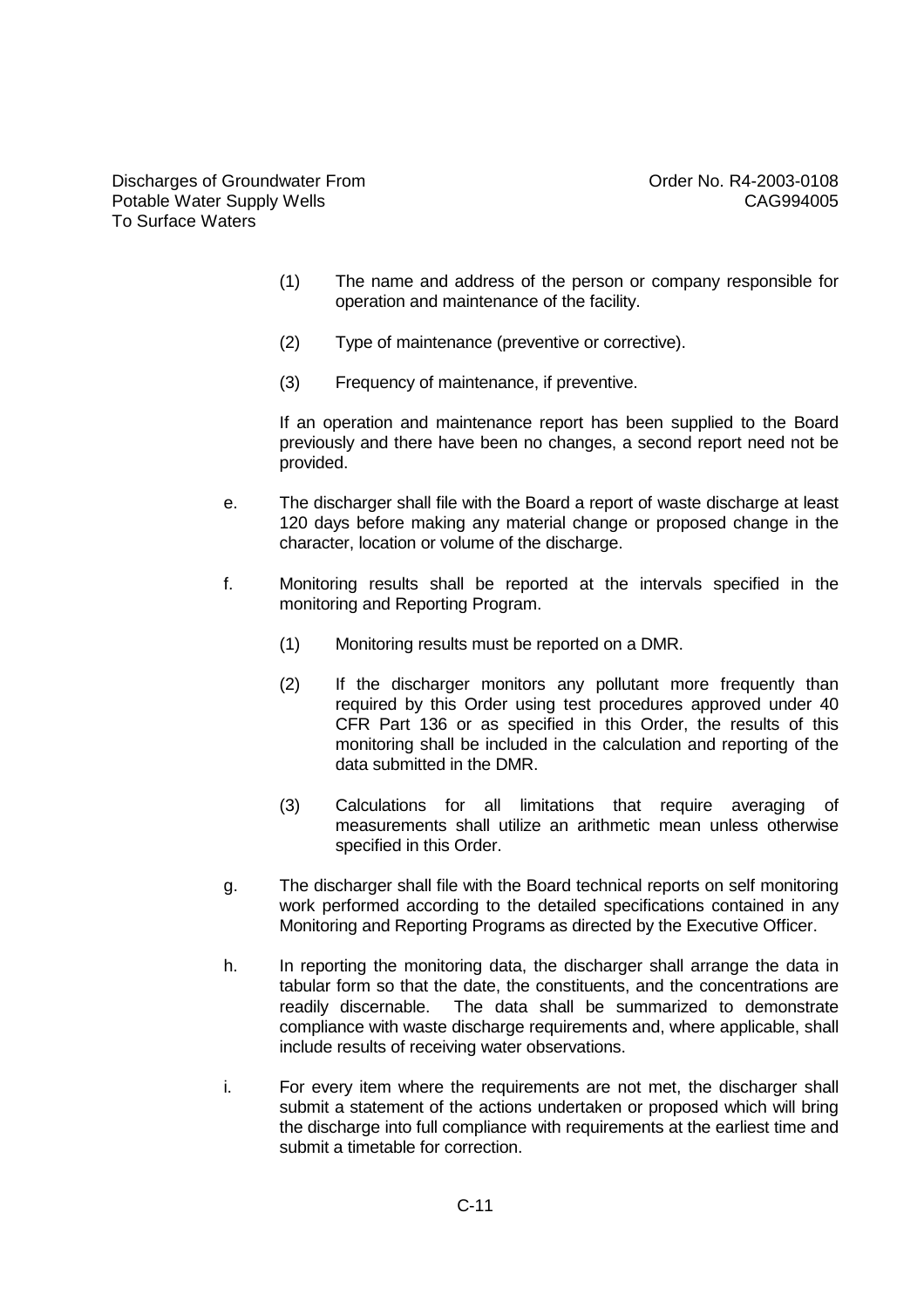- j. The discharger shall include in the annual report, an annual summary of the quantities of all chemicals, listed by both trade and chemical names, which are used for cooling and/or boiler water treatment and which are discharged.
- k. If no flow occurred during the reporting period, the monitoring report shall so state.
- l. For any analyses performed for which no procedure is specified in the EPA guidelines or in the monitoring and Reporting Program, the constituent or parameter analyzed and the method or procedure used must be specified in the monitoring report.
- m. In the event wastes are transported to a different disposal site during the report period, the following shall be reported in the monitoring report:
	- (1) Types of wastes and quantity of each type;
	- (2) Name and address for each hauler of wastes (or method of transport if other than by hauling); and
	- (3) Location of the final point(s) of disposal for each type of waste.

If no wastes are transported offsite during the reporting period, a statement to that effect shall be submitted.

- n. The discharger shall submit to the Board, together with the first monitoring report required by this permit, a list of all chemicals and proprietary additives which could affect this waste discharge, including quantities of each. Any subsequent changes in types and/or quantities shall be reported promptly.
- o. The discharger shall report all instances of non- compliance not other wise reported at the time monitoring reports are submitted. The reports shall contain all information listed in Provision (B.5.a).
- p. Each monitoring report shall state whether or not there was any change in the discharge as described in the Order during the reporting period.
- q. Analytical data reported as "less than" for the purpose of reporting compliance with permit limitations shall be the same or lower than the permit limit(s) established for the given parameter.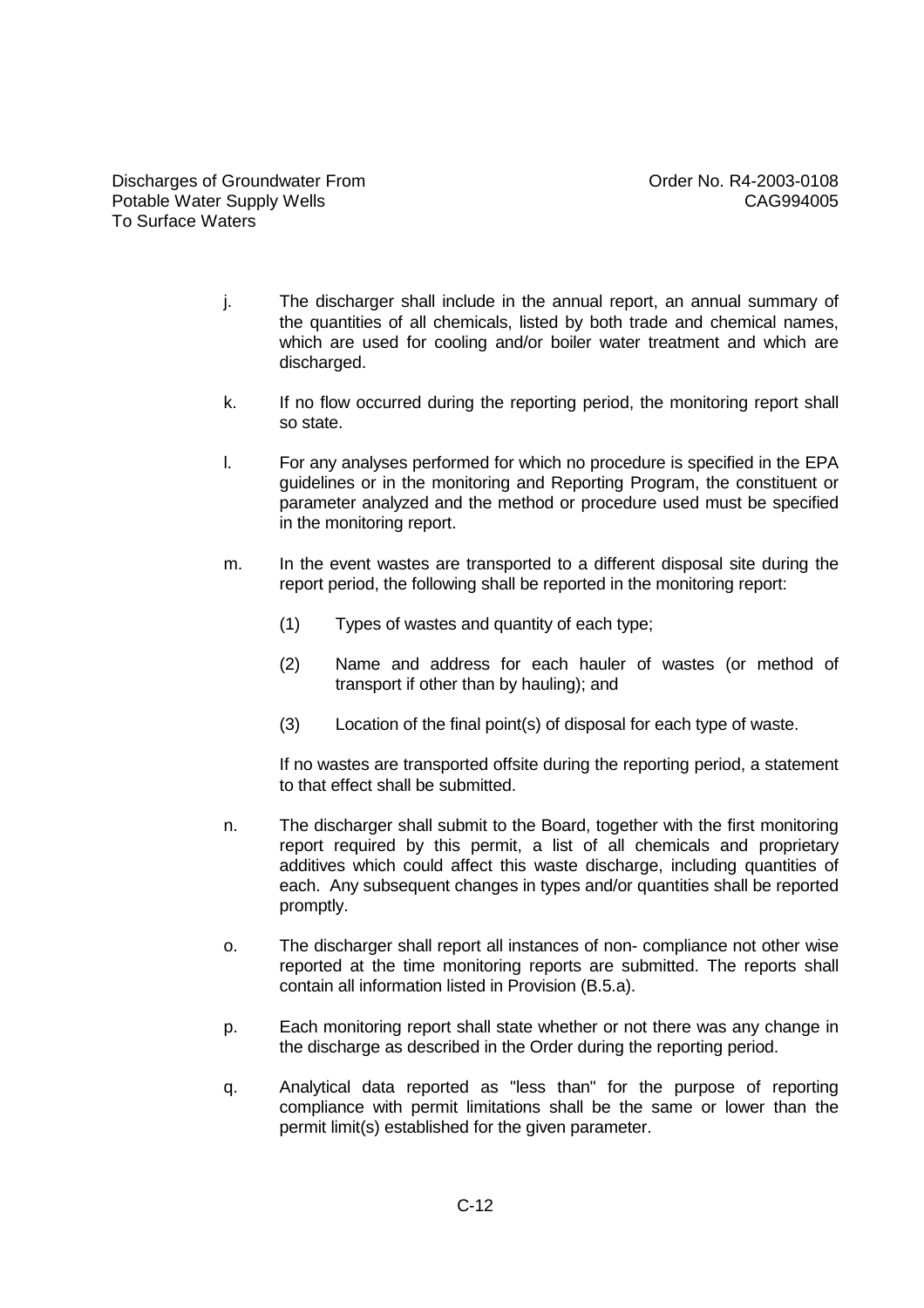r. The discharger shall mail a copy of each monitoring report to:

INFORMATION TECHNOLOGY CALIFORNIA REGIONAL WATER QUALITY CONTROL BOARD - LOS ANGELES REGION 320 W. 4 TH STREET, SUITE 200 LOS ANGELES, CA 90013

A copy of such monitoring report for those discharges designated as a major discharge shall also be mailed to:

#### REGIONAL ADMINISTRATOR ENVIRONMENTAL PROTECTION AGENCY REGION 9 75 Hawthorne Street San Francisco, CA 94105

- s. If the discharger wishes to continue an activity regulated by this Order after the expiration date of this Order, the discharger must apply for and obtain a new Order.
- 4. Compliance Schedules [40 CFR 122.41(l)(5)]
	- a. Reports of compliance or noncompliance with, or any progress reports on interim and final requirements contained in any compliance schedule of this Order shall be submitted no later than 14 days following, each schedule date.
	- b. By March 1 of each year, the discharger shall submit an annual report to the Board. The report shall contain both tabular and graphical summaries of the monitoring data obtained during the previous year. In addition, the discharger shall discuss the compliance record and the corrective actions taken or planned which may be needed to bring the discharge into full compliance with the waste discharge requirements.
	- c. This Board requires the discharger to file with the Board, within 90 days after the effective date of this Order, a technical report on his preventive (failsafe) and contingency (cleanup) plans for controlling accidental discharges, and for minimizing the effect of such events. The technical report should: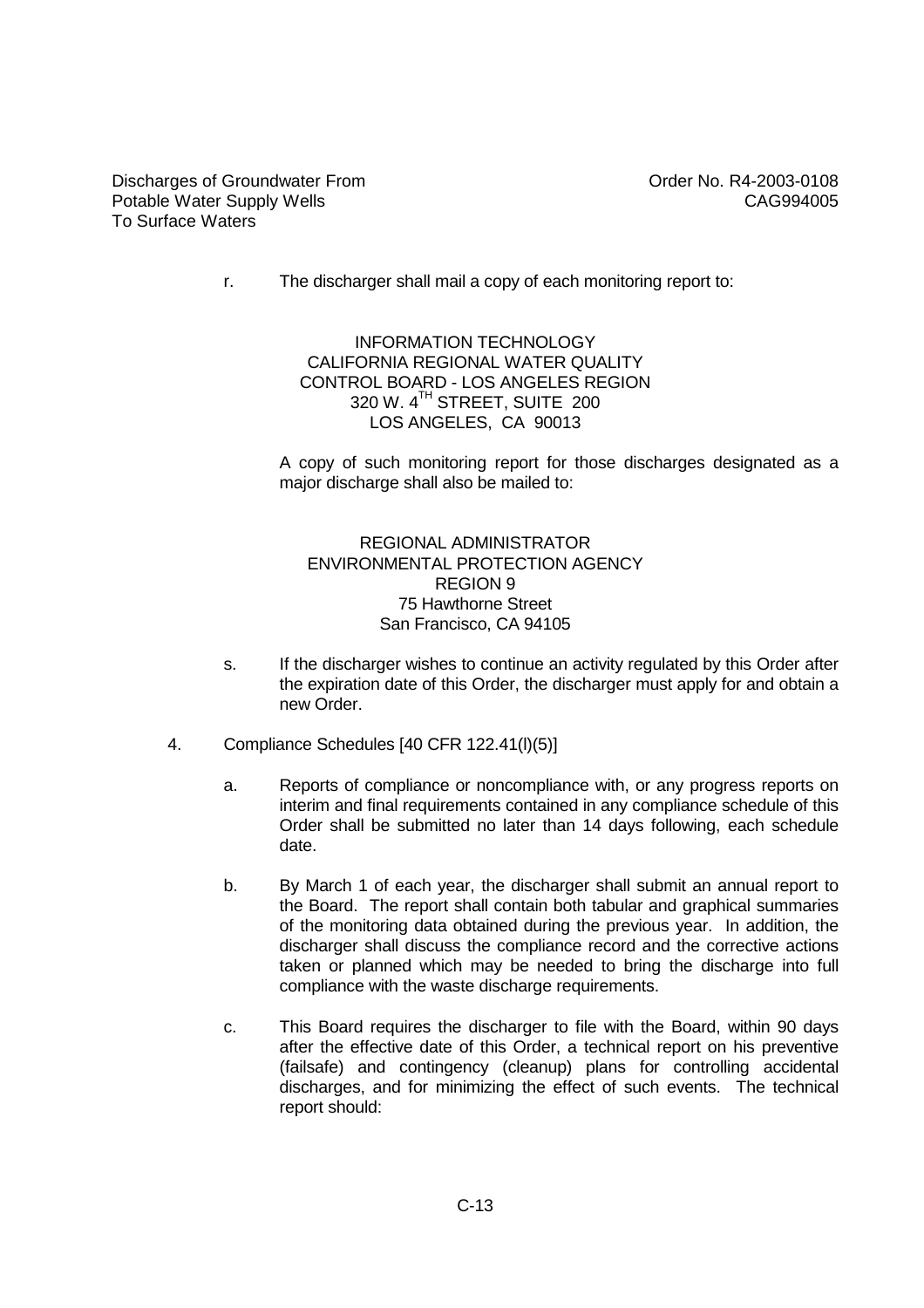Discharges of Groundwater From Discharges of Groundwater From Context Context Context Context Order No. R4-2003-0108 Potable Water Supply Wells **CAG994005** To Surface Waters

- (1) Identify the possible sources of accidental loss, untreated waste bypass, and contaminated drainage. Loading and storage areas, power outage, waste treatment unit outage, and failure of process equipment, tanks and pipes should be considered.
- (2) Evaluate the effectiveness of present facilities and procedures and state when they become operational.
- (3) Describe facilities and procedures needed for effective preventive and contingency plans.
- (4) Predict the effectiveness of the proposed facilities and procedures and provide an implementation schedule contingent interim and final dates when they will be constructed, implemented, or operational.

This Board, after review of the technical report, may establish conditions which it deems necessary to control accidental discharges and to minimize the effects of such events.

Such conditions may be incorporated as part of this Order, upon notice to the discharger.

- 5. Twenty-four Hour Reporting [40 CFR 122.41(l)(6)]
	- a. The discharger shall report any noncompliance that may endanger health or the environment. Any information shall be provided verbally within 24 hours from the time the discharger becomes aware of the circumstances. A written submission shall also be provided within five days of the time the discharger becomes aware of the circumstances. The written submission shall contain a description of the noncompliance and its cause; the period of noncompliance, including exact dates and times and, if the noncompliance has not been corrected, the anticipated time it is expected to continue; and steps taken or planned to reduce, eliminate, and prevent reoccurrence of the noncompliance.
	- b. The following shall be included as information that must be reported within 24 hours under this paragraph:
		- (1) Any unanticipated bypass that exceeds any effluent limitation in the Order.
		- (2) Any upset that exceeds any effluent limitation in the Order.
		- (3) Violation of a maximum daily discharge limitation for any of the pollutants listed in this Order to be reported within 24 hours.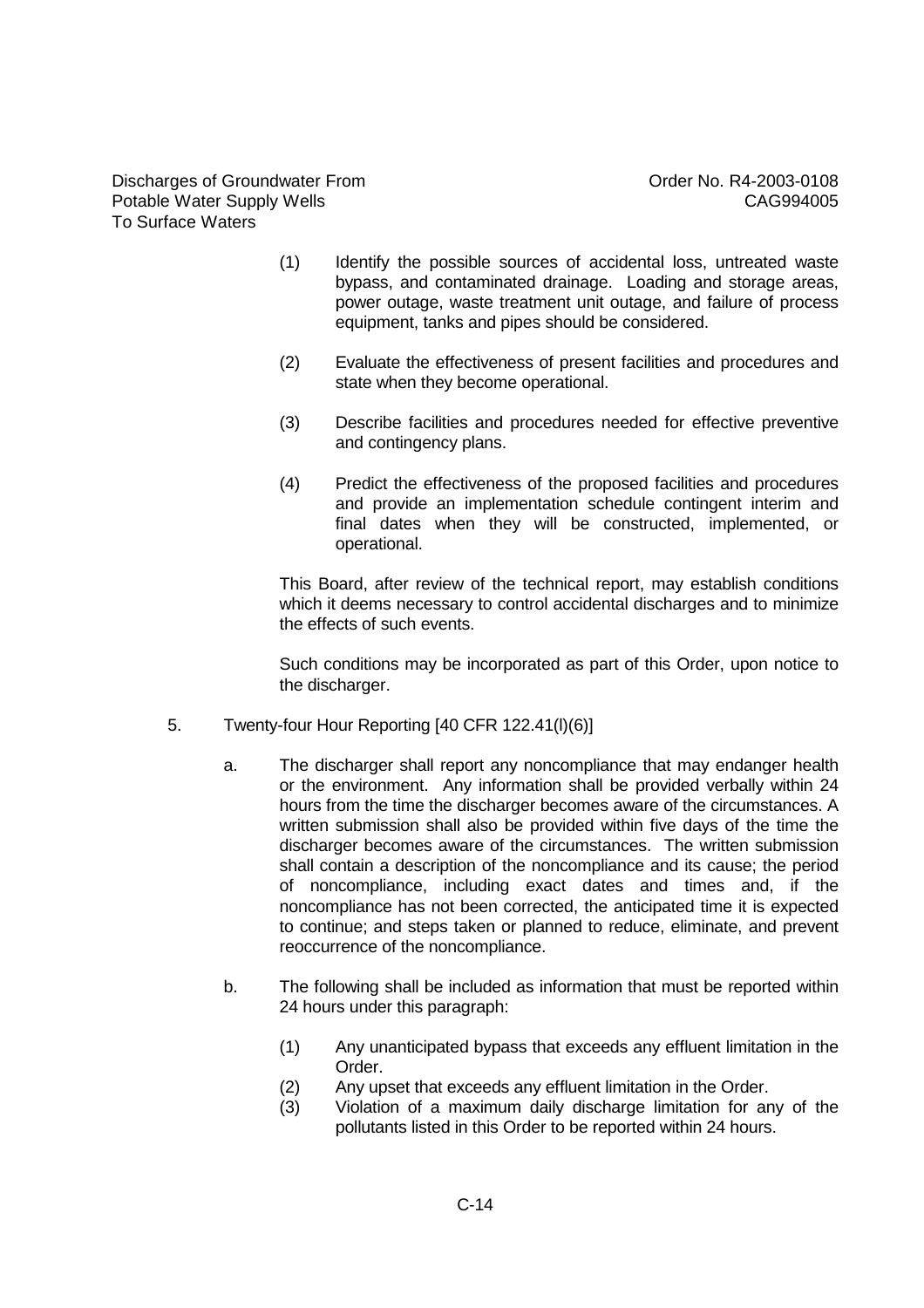The Regional Board may waive the above-required written report on a case-by-case basis.

- 6. Other Noncompliance [40 CFR 122.41(l)(7)]
	- a. The discharger shall report all instances of noncompliance not reported under Provisions (B.3), (B.4), and (B.5) at the time monitoring reports are submitted. The reports shall contain the information listed in Provision (B.5).
- 7. Other Information [40 CFR 122.41(l)(8)]
	- a. When the discharger becomes aware that it failed to submit any relevant facts in a permit application or submitted incorrect information in a permit application, or in any report to the Regional Board, the State Board, or USEPA, the discharger shall promptly submit such facts or information.
- 8. Planned Changes [40 CFR 122.41(l)(1)]
	- a. The discharger shall give advance notice to the Regional Board as soon as possible of any planned physical alterations or additions to the facility or of any planned changes in the facility or activity that may result in noncompliance with requirements.
		- (1) The alteration or addition to a permitted facility may meet one of the criteria for determining whether a facility is a new source in 40 CFR Part 122.29(b); or
		- (2) The alteration or addition could significantly change the nature or increase the quantity of pollutants discharged. This notification applies to pollutants which are subject neither to effluent limitations in the permit nor to notification requirements under 40 CFR Part 122.42(a)(1); or
		- (3) The alteration or addition results in a significant change in the discharger's sludge use or disposal practices, and such alteration, addition, or change may justify the application of permit conditions that are different from or absent in the existing permit, including notification of additional use or disposal sites not reported during the permit application process or not reported pursuant to an approved land application plan.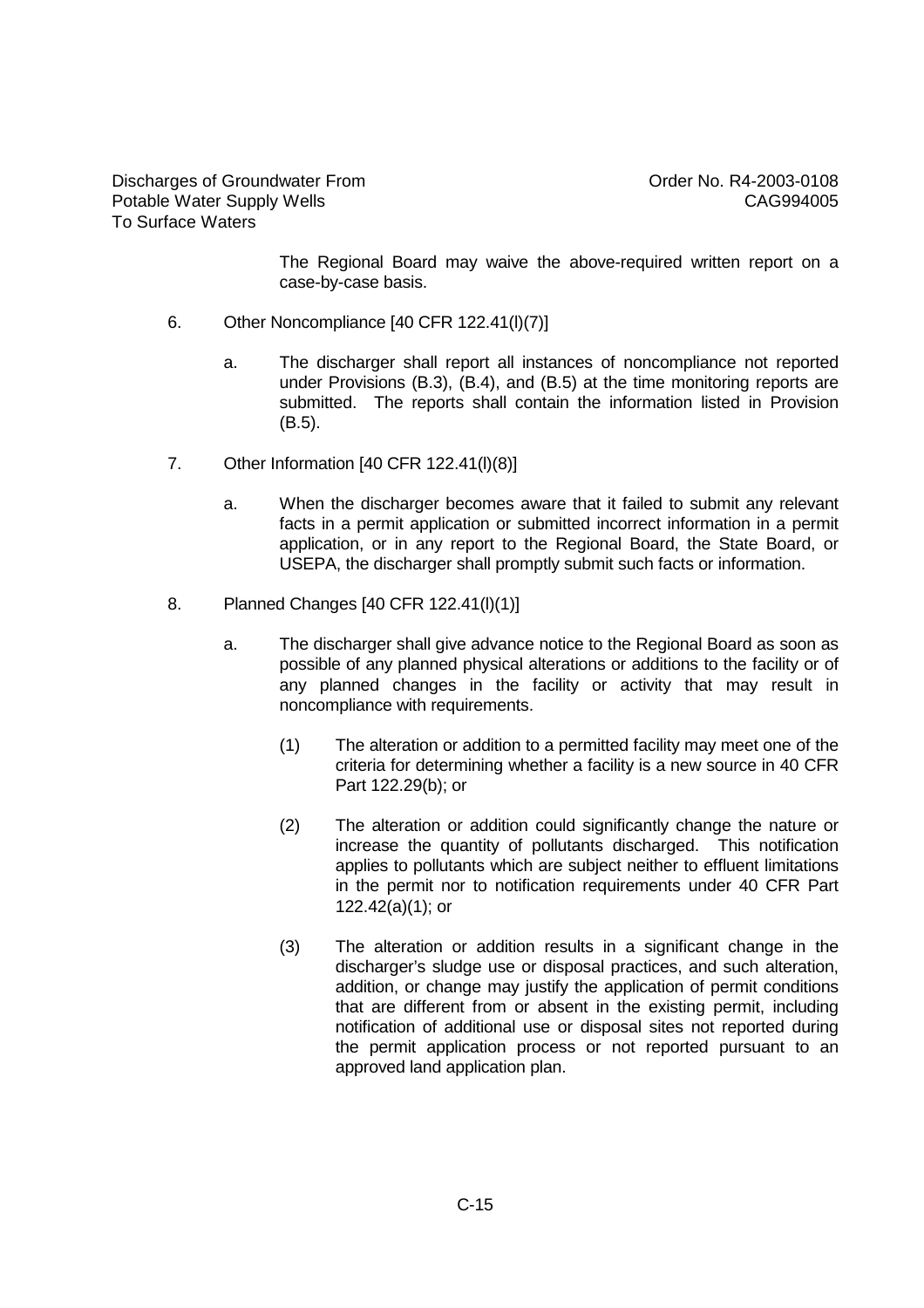- 9. Anticipated Noncompliance [40 CFR 122.41(l)(2)]
	- a. The discharger shall give advance notice to the Regional Board of any planned changes in the permitted facility or activity, which may result in noncompliance with permit requirements.

#### C. Enforcement Provisions [40 CFR 122.41][CWC Sections 13384 and 13387]

1. The California Water Code provides that any person who violates a waste discharge requirement or a provision of the California Water Code is subject to civil penalties of up to \$5,000 per day, \$10,000 per day, or \$25,000 per day of violation, or when the violation involves the discharge of pollutants, is subject to civil penalties of up to \$10 per gallon per day or \$25 per gallon per day of violation; or some combination thereof, depending on the violation, or upon the combination of violations.

Violation of any of the provisions of the NPDES program or of any of the provisions of this Order may subject the violator to any of the penalties described herein, or any combination thereof, at the discretion of the prosecuting authority; except that only one kind of penalty may be applied for each kind of violation.

- 2. The Federal Clean Water Act (CWA) provides that any person who violates a permit condition or any requirement imposed in a pretreatment program implementing sections 301, 302, 306, 307, 308, 318 or 405 of the CWA is subject to a civil penalty not to exceed \$25,000 per day of such violation. Any person who willfully or negligently violates permit conditions implementing these sections of the CWA is subject to a fine of not less than \$2,500 nor more than \$25,000 per day of violation, or by imprisonment for not more than 1 year, or both. Any person who knowingly violates permit conditions implementing these sections of the CWA is subject to a fine of not less than \$5,000, or more than \$50,000 per day of violation, or by imprisonment for not more than 3 years, or by both.
- 3. It shall not be a defense for a discharger in an enforcement action that it would have been necessary to halt or reduce the permitted activity in order to maintain compliance with the conditions of this Order.
- 4. The Clean Water Act provides that any person who knowingly makes any false material statement, representation, or certification in any application, record, report, or other document submitted or required to be maintained under this Order, or who knowingly falsifies, tampers with, or renders inaccurate any monitoring device or method required to be maintained under this act, shall upon conviction, be punished by a fine of not more than \$10,000 per violation, or by imprisonment for not more than 2 years per violation, or by both.
- D. Definitions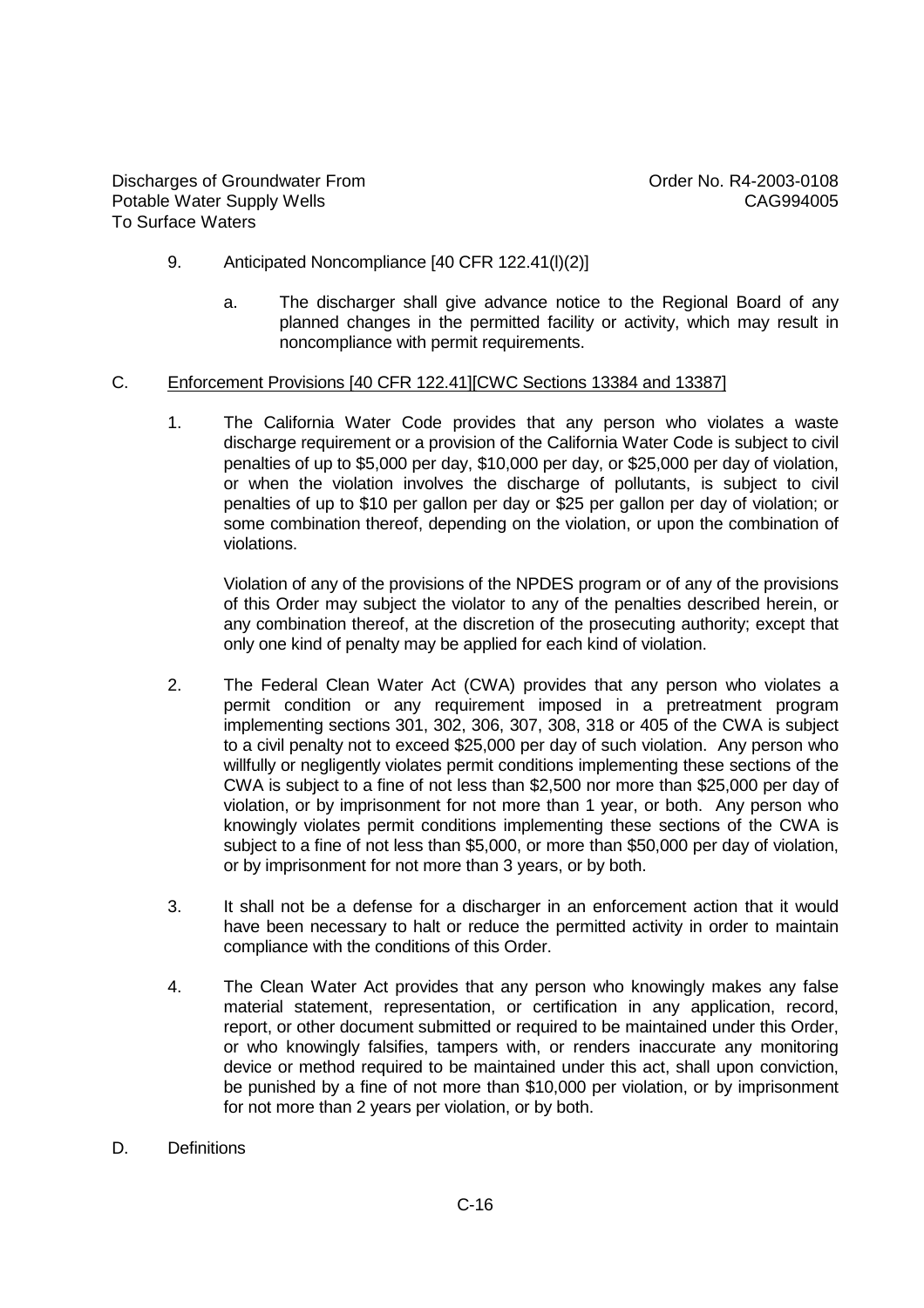1. "Composite sample" means, for flow rate measurements, the arithmetic mean of no fewer than eight individual measurements taken at equal intervals for 24 hours or for the duration of discharge, whichever is shorter.

"Composite sample" means, for other than flow rate measurement,

- a. A combination of at least eight individual portions obtained at equal time intervals for 24 hours, or the duration of the discharge, whichever is shorter. The volume of each individual portion shall be directly proportional to the discharge flow rate at the time of sampling; or
- b. A combination of at least eight individual portions of equal volume obtained over a 24-hour period. The time interval will vary such that the volume of wastewater discharged between samplings remains constant.

The compositing period shall equal the specified sampling period, or 24 hours, if no period is specified.

- c. "Daily discharge" means:
	- (1) For flow rate measurements, the average flow rate measured during a calendar day or during any 24-hour period reasonably representative of the calendar day for purposes of sampling.
	- (2) For pollutant measurements, the concentration or mass emission rate measured during a calendar day or during any 24-hour period reasonably representative of the calendar day for purposes of sampling.
- d. The "daily discharge rate" shall be obtained from the following calculation for any calendar day: N

Daily discharge rate = 
$$
\begin{array}{c|c}\n & \text{A} \\
\hline\n & \text{A} \\
\hline\n & \text{B} \\
\hline\n & \text{C}\n\end{array}
$$

in which N is the number of samples analyzed in any calendar day,  $Q_i$  and  $C_i$  are the rate (MGD) and the constituent concentration (mg/l) respectively, which are associated with each of the N grab samples which may be taken in any calendar day. If a composite sample is taken, C<sup>i</sup> is the concentration measured in the composite sample and  $Q_i$  is the average flow rate occurring during the period over which samples are composited.

e. "Daily maximum" limit means the maximum acceptable "daily discharge" for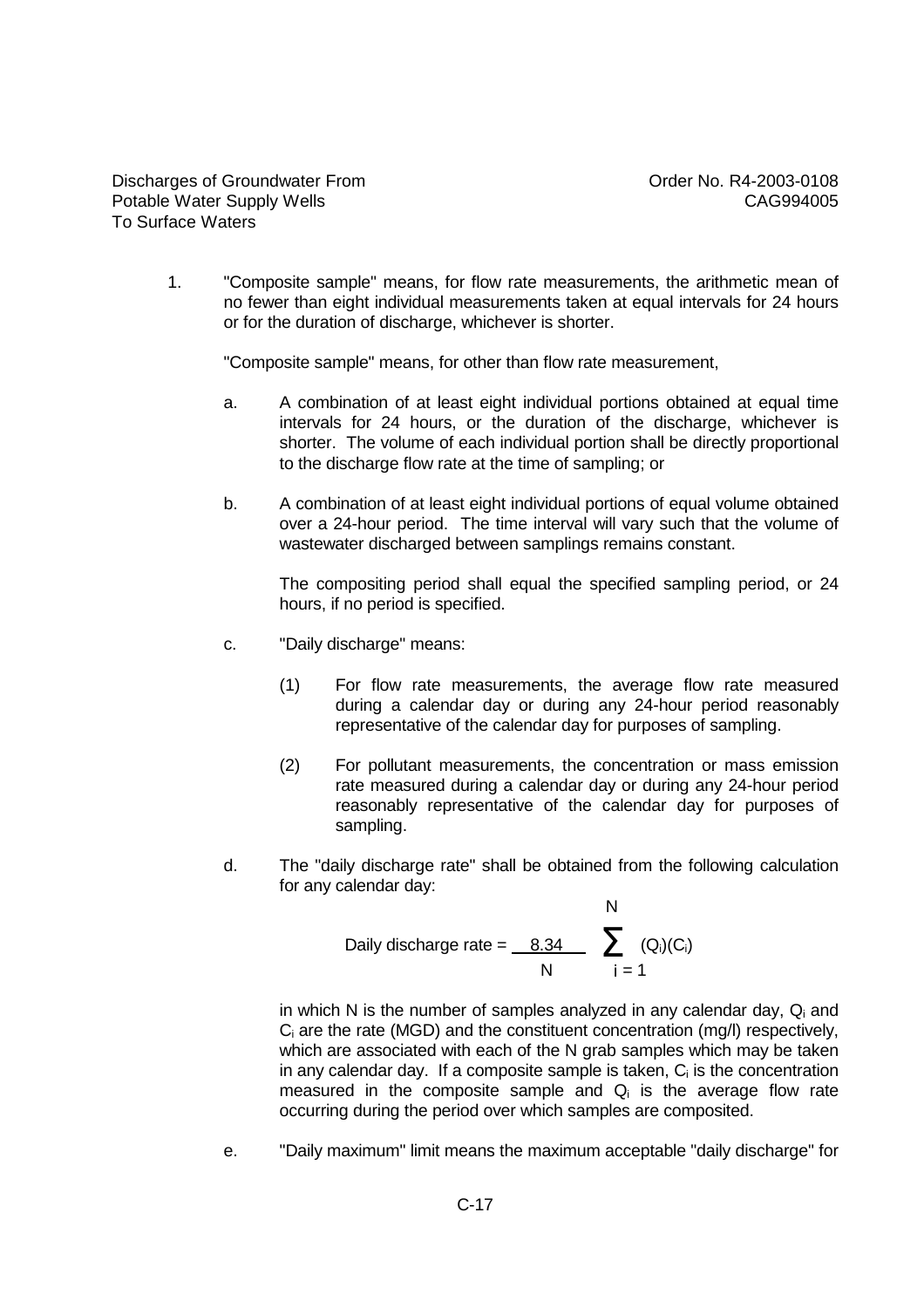pollutant measurements. Unless otherwise specified, the results to be compared to the "daily maximum" limit are based on composite samples."

- f. "Duly authorized representative" is one whose:
	- (1) Authorization is made in writing by a principal executive officer or ranking elected official;
	- (2) Authorization specifies either an individual or a position having responsibility for the overall operation of the regulated facility or activity, such as the position of plant manager, operator of a well or a well field, superintendent, position of equivalent responsibility, or an individual or position having overall responsibility for environmental matters for the company. (A duly authorized representative may thus be either a named individual or any individual occupying a named position.); and
	- (3) Written authorization is submitted to the Regional Board and EPA Region 9. If an authorization becomes no longer accurate because a different individual or position has responsibility for the overall operation of the facility, a new authorization satisfying the requirements above must be submitted to the Regional Board and EPA Region 9 prior to or together with any reports, information, or applications to be signed by an authorized representative.
- g. "Grab sample" is defined as any individual sample collected in a short period of time not exceeding 15 minutes. "Grab samples" shall be collected during normal peak loading conditions for the parameter of interest, which may or may not be during hydraulic peaks. It is used primarily in determining compliance with "daily maximum" limits and the "instantaneous maximum" limits.
- h. "Hazardous substance" means any substance designated under 40 CFR 116 pursuant to Section 311 of the Clean Water Act.
- i. "Heavy metals" are for purposes of this Order, arsenic, cadmium, chromium, copper, lead, mercury, silver, nickel, and zinc.
- j. "Instantaneous maximum" concentration is defined as the maximum value measured from any single "grab sample."